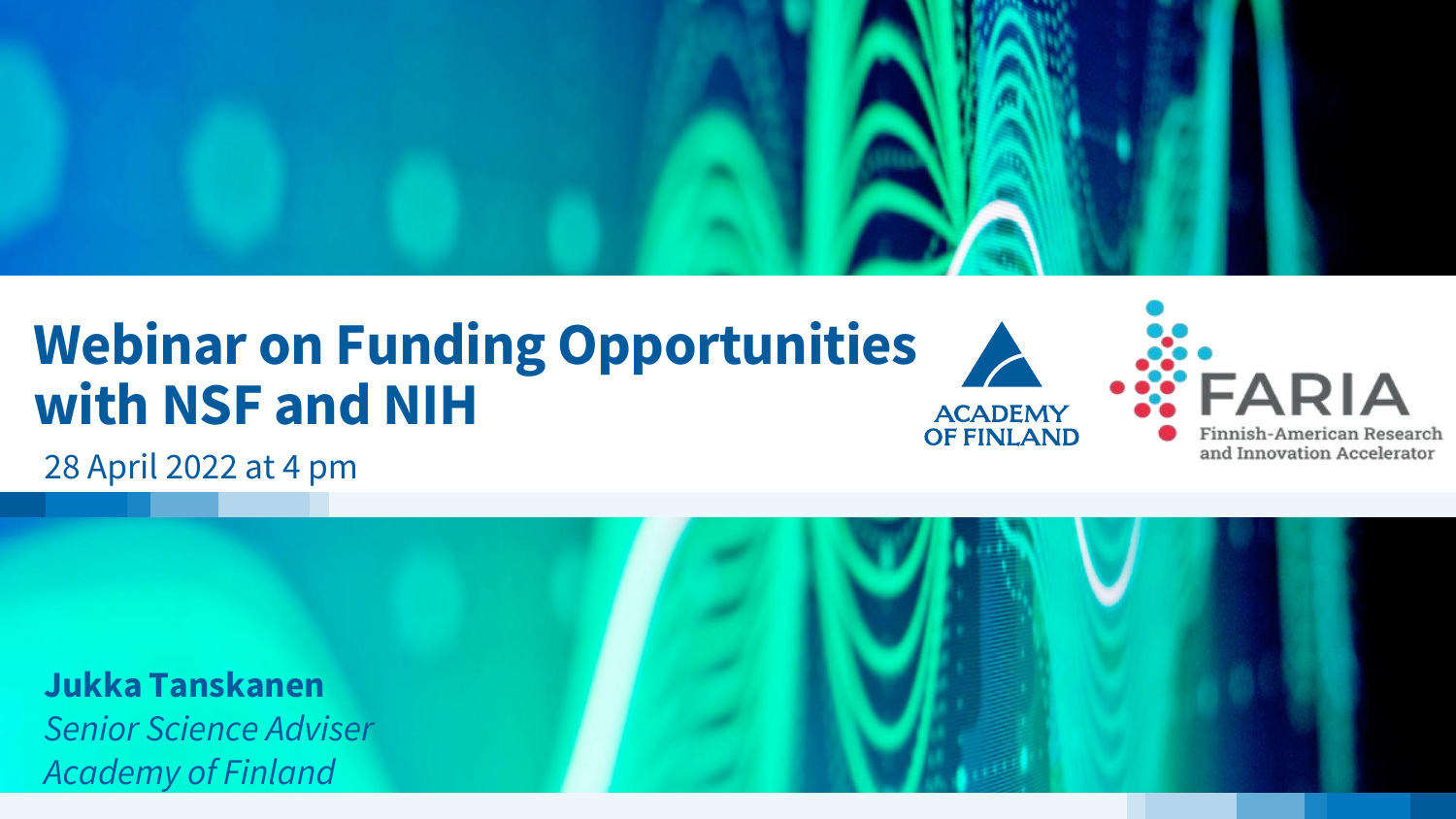## **Academy of Finland**

- Main public research funding agency in Finland, 'NSF of Finland'
- Under the ministry of science, education and culture

- Main activities:
	- Fund research projects
	- Support framework conditions for research activities
	- Provide expertise on science policy

Staff ~140 people

Yearly funding Budget €400-500 M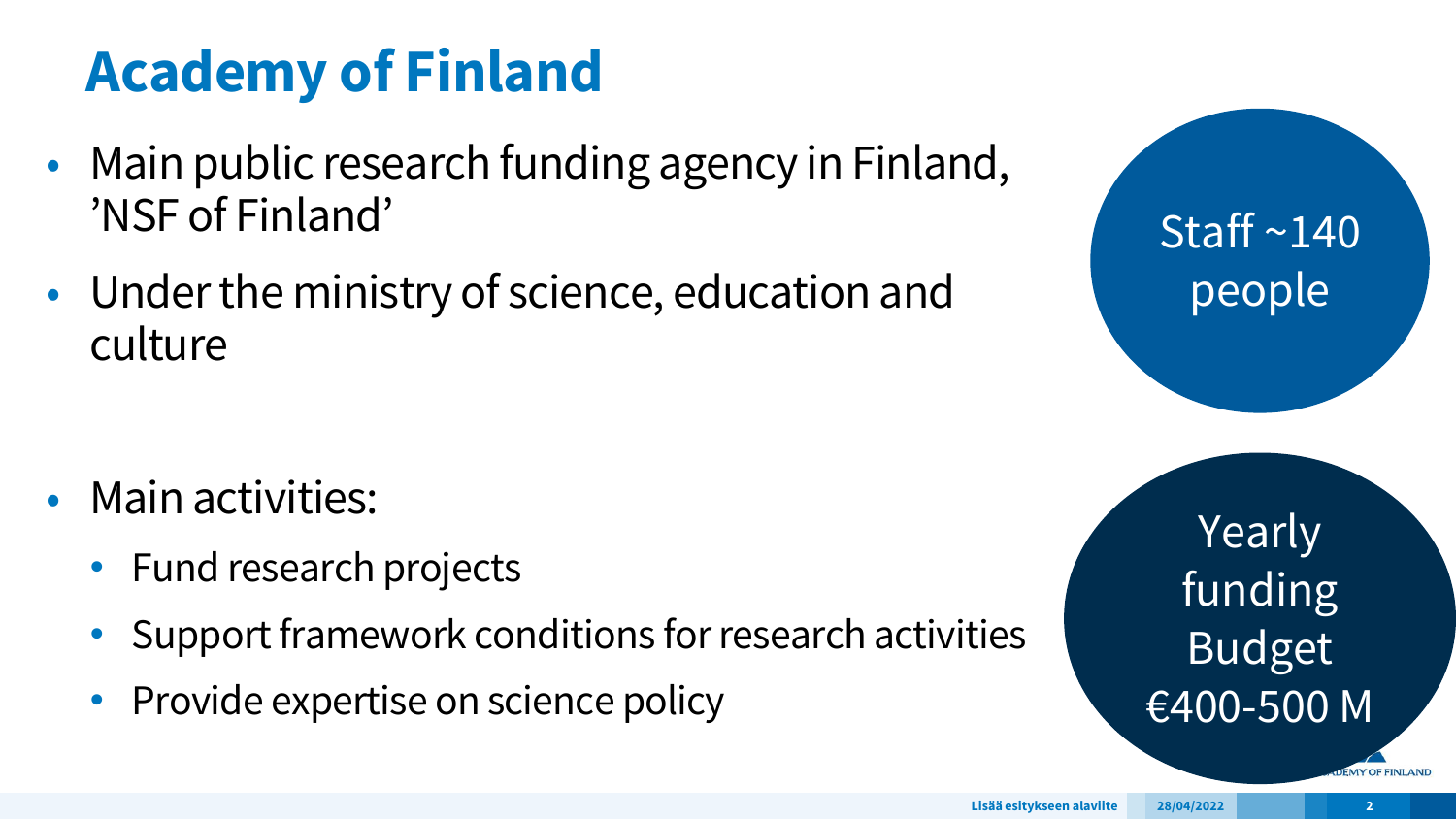#### **International collaboration**

- Important tool for supporting and reinforcing the quality, impact and renewal of research
- Funding instruments are designed so as to support international collaboration
- Participation in selected joint activities
	- European cooperation, *multilateral*
	- Cooperation with the Nordic countries, *multi- and bilateral*
	- **Global partnerships, bilateral**



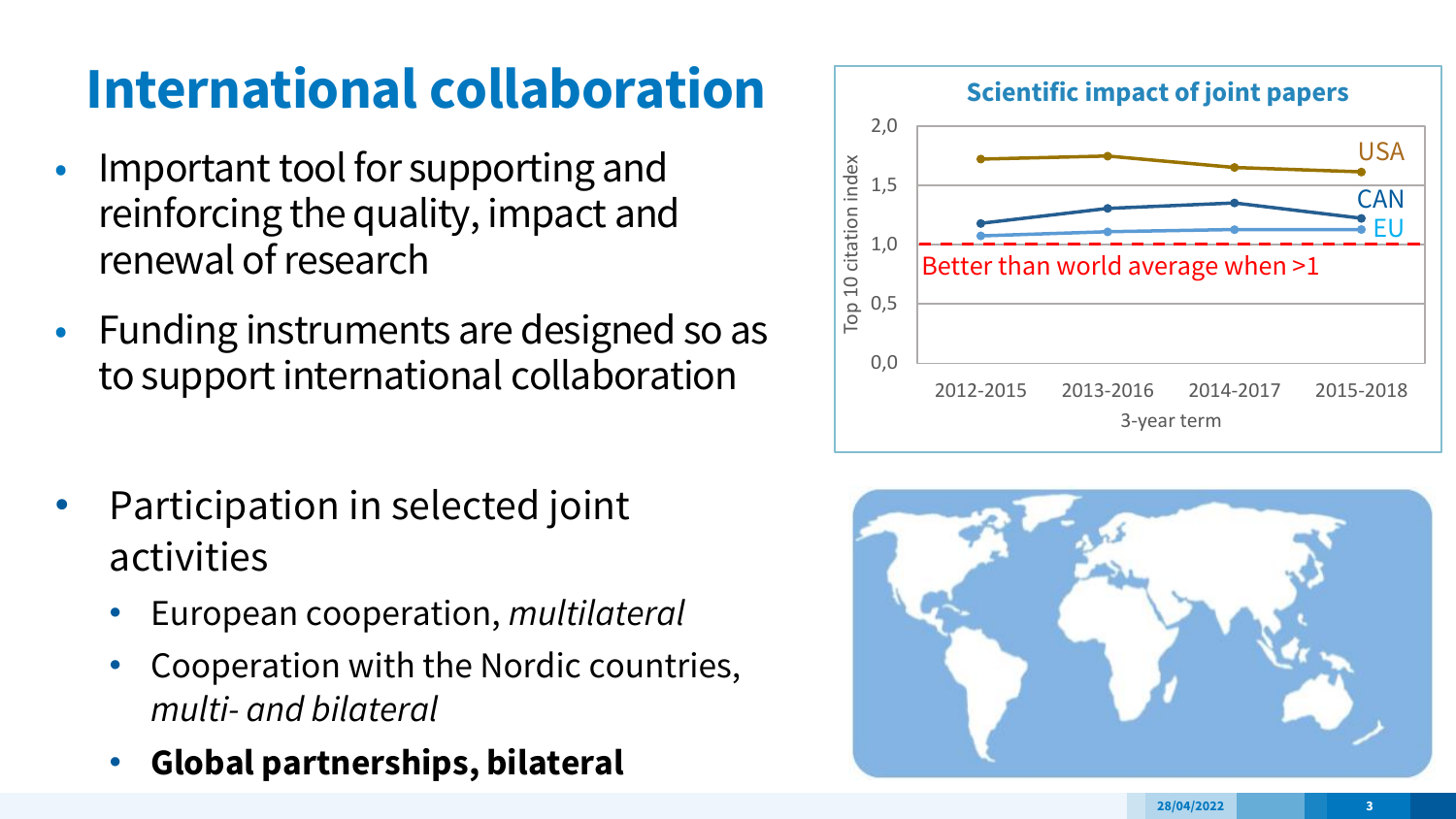#### **Collaboration with the U.S.**

- Aim to increase research collaboration between Finland and the U.S.
- Promoting research cooperation with the U.S. for years (primarily with NSF)
- Cooperation agreements with both the NSF and NIH were signed in 2020
- Joint calls with the NSF and the NIH following a **Lead Agency** model where the funding application is submitted to the U.S. funder's call







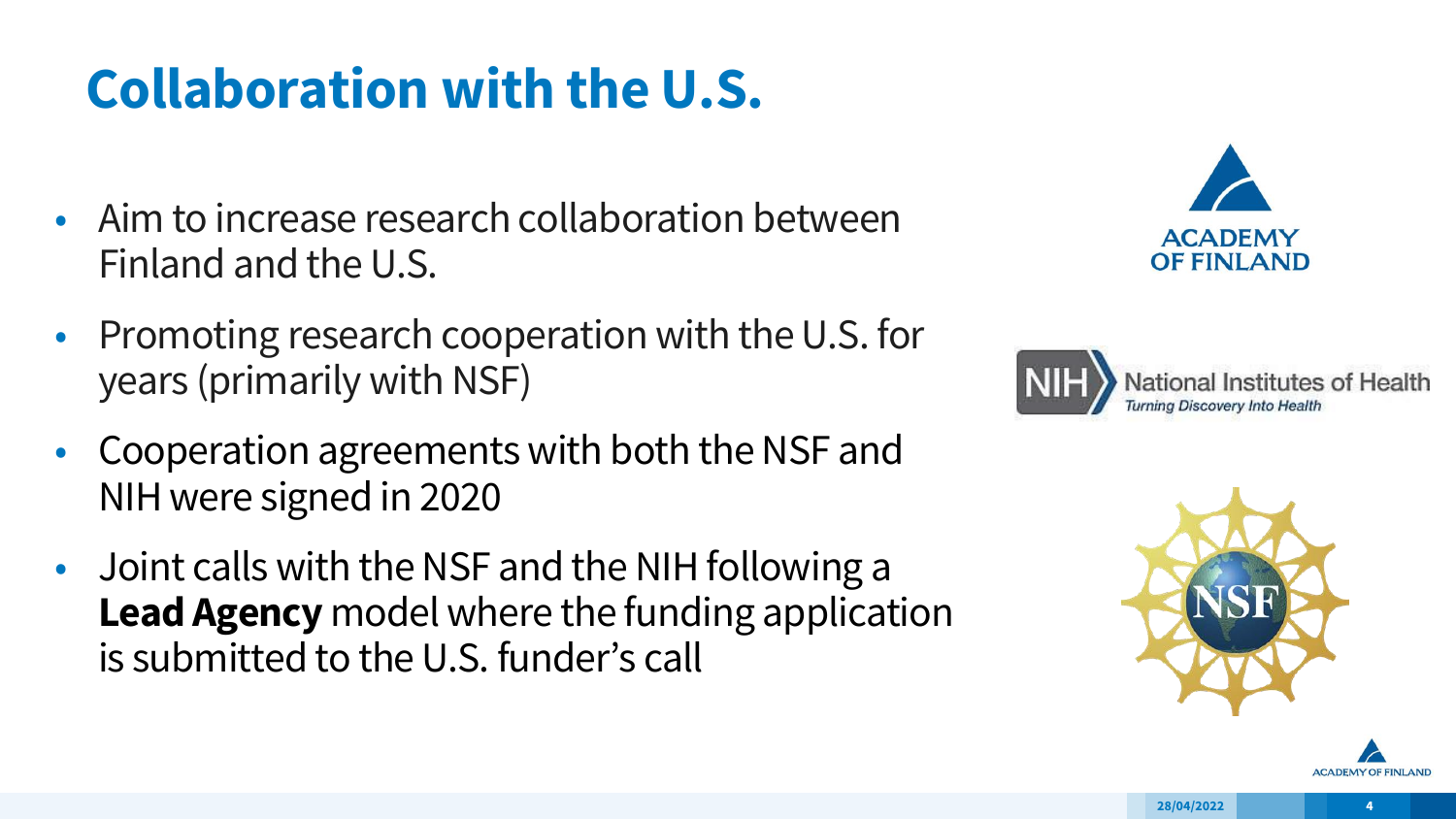#### **Collaboration with the U.S.**

- Support to research projects in areas represented by the **Finnish Research Flagships** 
	- *Artificial Intelligence (AI)*
	- *Wireless Communication Technologies*
	- *Digital Precision Cancer Medicine*
	- *Inequalities, Interventions and New Welfare State*
	- *Materials Bioeconomy*
	- *Photonics*
	- *Forest-Human-Machine Interplay*
	- *Atmosphere and Climate*
	- *Gene, Cell and Nano Therapy*
	- *Immune System*

*Research topic needs to link to the areas, affiliation not necessary*

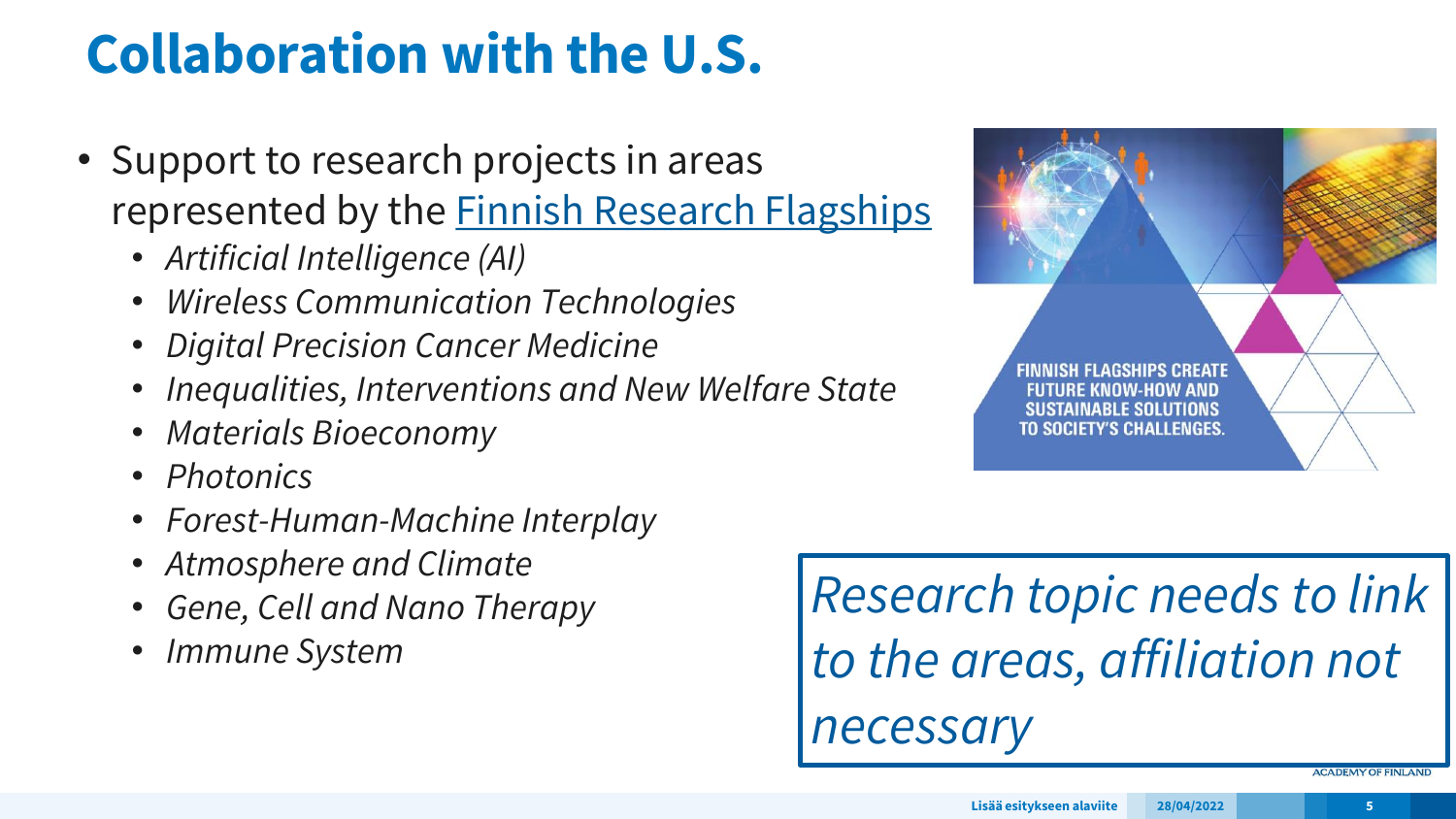### **Lead Agency model in a nutshell**

- Jointly developed proposal is submitted to the U.S. funder by the U.S. PI, and is processed there
- Academy's guidelines for being eligible to receive funding need to be followed by the PI from Finland
- No special treatment for Fin-US proposals, competing head-to-head with all other proposals submitted to the opportunity
- If a proposal is recommended for funding by the U.S. funder, the Academy aims to support the Finnish sub-project

**1. Joint activities:** Develop research plan

**2. PI from Finland:**  Notifies the Academy of their intent to submit

**3. PI from the U.S.:** Submits the proposal to the U.S. funder

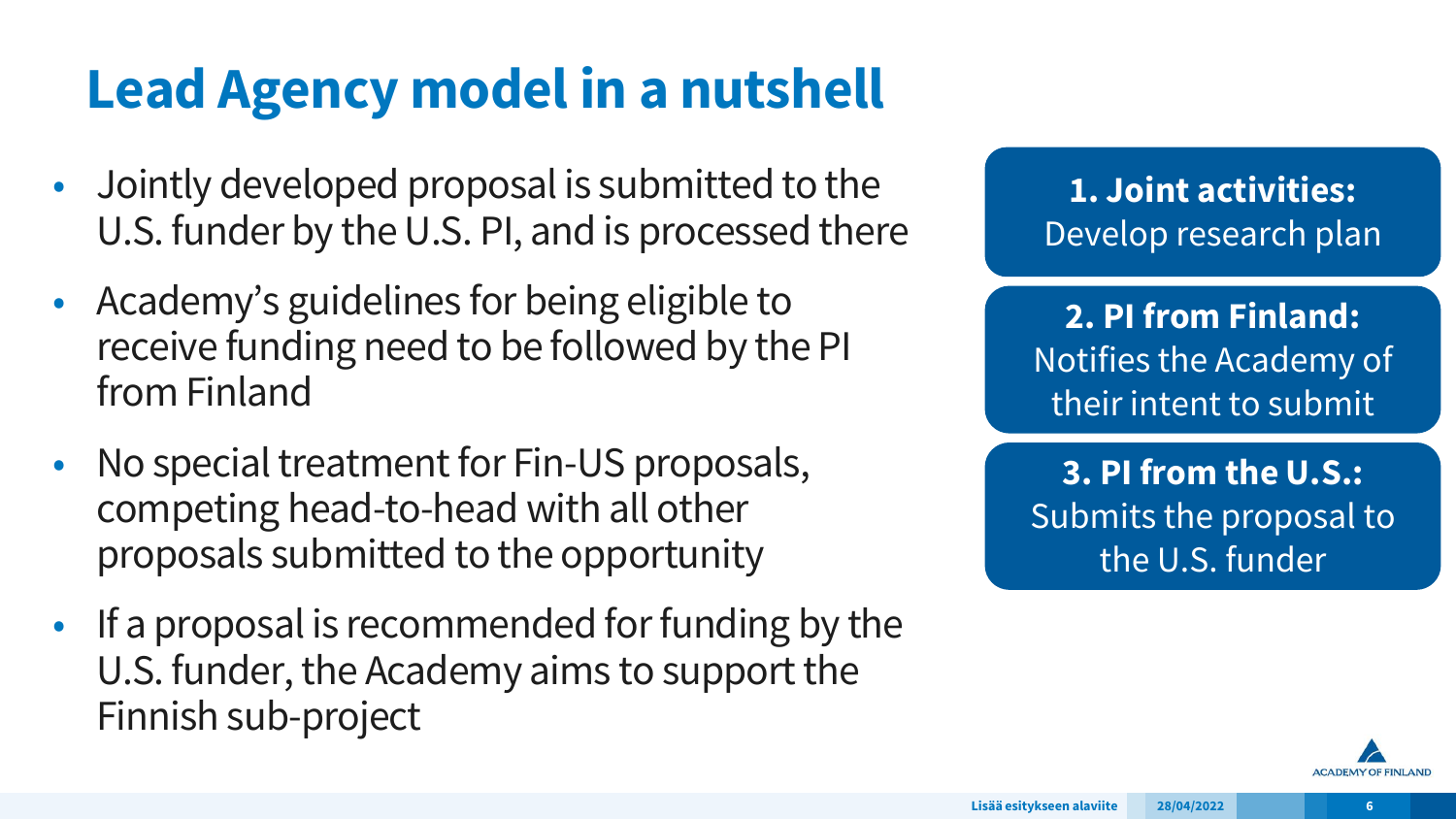### **Fin-U.S. funding opportunities**





National Institutes of Health **Turning Discovery Into Health** 



Funded [projects: https://www.aka.fi/en/about-us/whats-new/press-releases/2021/academy-of](https://www.aka.fi/en/about-us/whats-new/press-releases/2021/academy-of-finland-funds-research-collaboration-between-finland-and-usa/)finland-funds-research-collaboration-between-finland-and-usa/

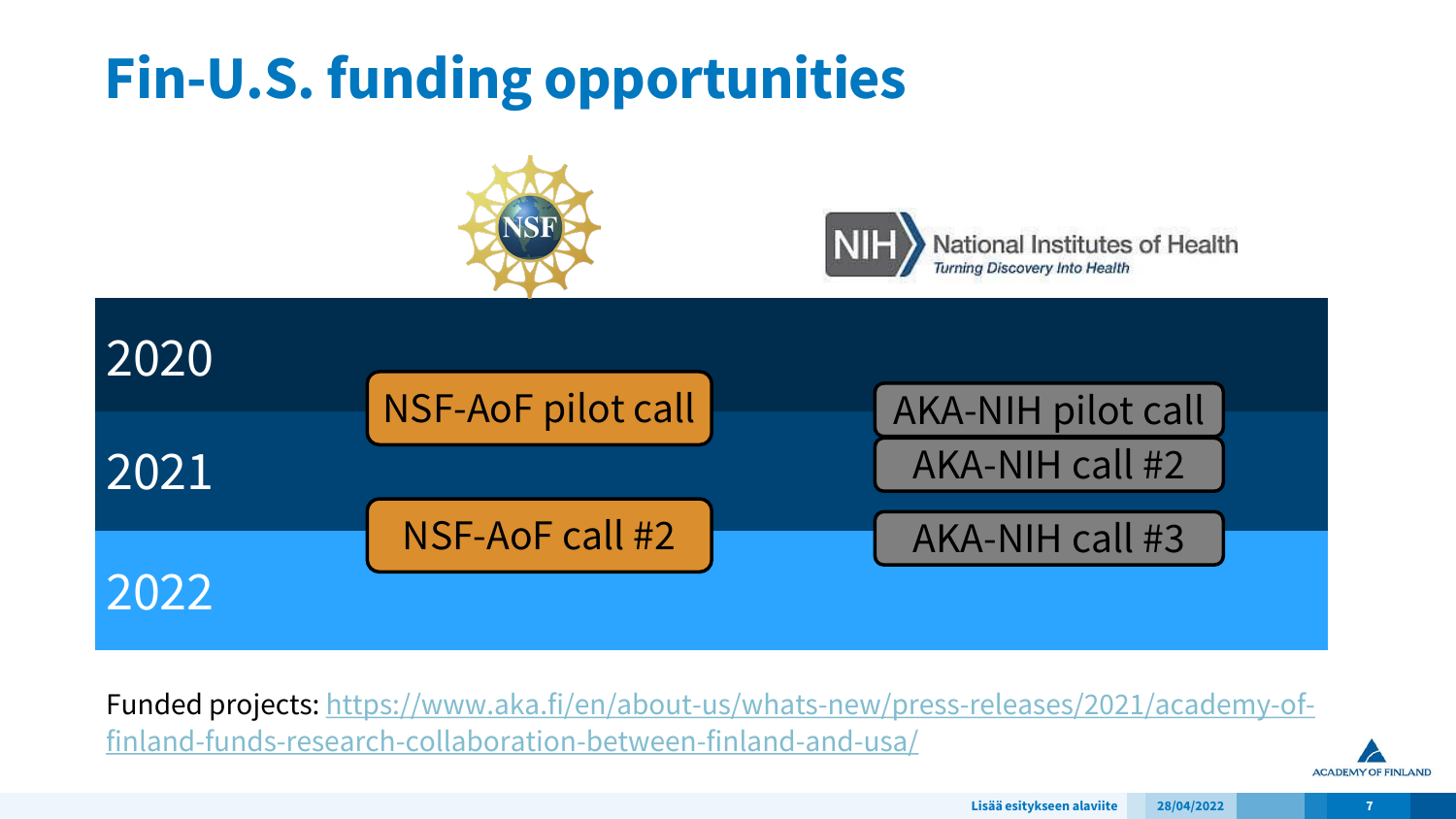

# **Funding Opportunities with NIH**





**National Institutes** of Health

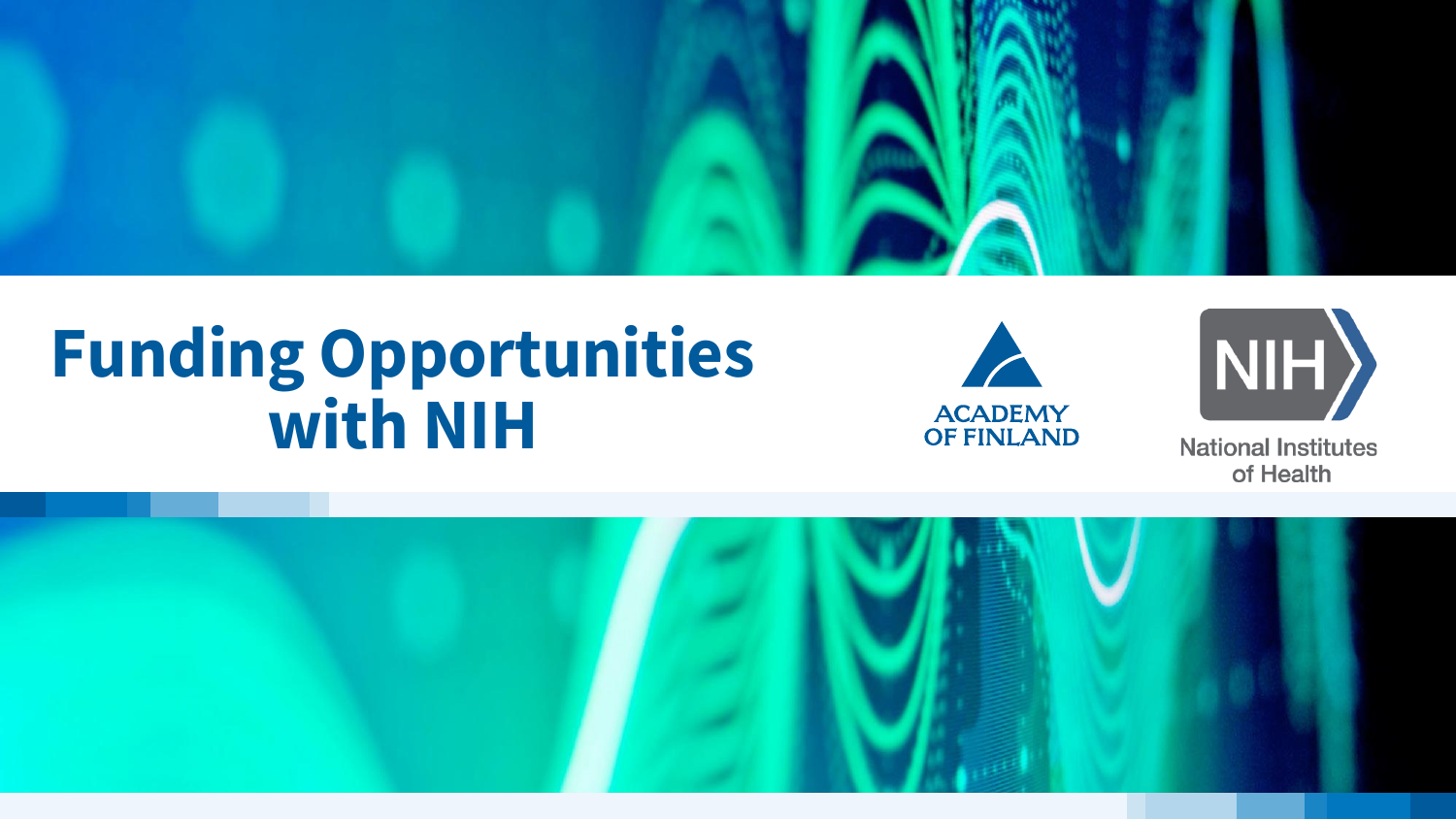# **Target**



- Funding for collaborative research activities falling within the missions of participating [NIH Institutes and Centers](https://www.nih.gov/institutes-nih/list-nih-institutes-centers-offices) and the thematic areas of [Finnish Research Flagships](https://www.aka.fi/en/research-funding/programmes-and-other-funding-schemes/flagship-programme/).
	- *Artificial Intelligence (AI)*
	- *Digital Precision Cancer Medicine*
	- *Gene, Cell and Nano Therapy*
	- *Immune System*
	- *Inequalities, Interventions and New Welfare State*
	- *Photonics*
	- *Atmosphere and Climate*
	- *Materials Bioeconomy*
	- *Wireless Communication Technologies*
	- *Forest-Human-Machine Interplay*

*Research topic needs to link to the areas, affiliation not necessary*

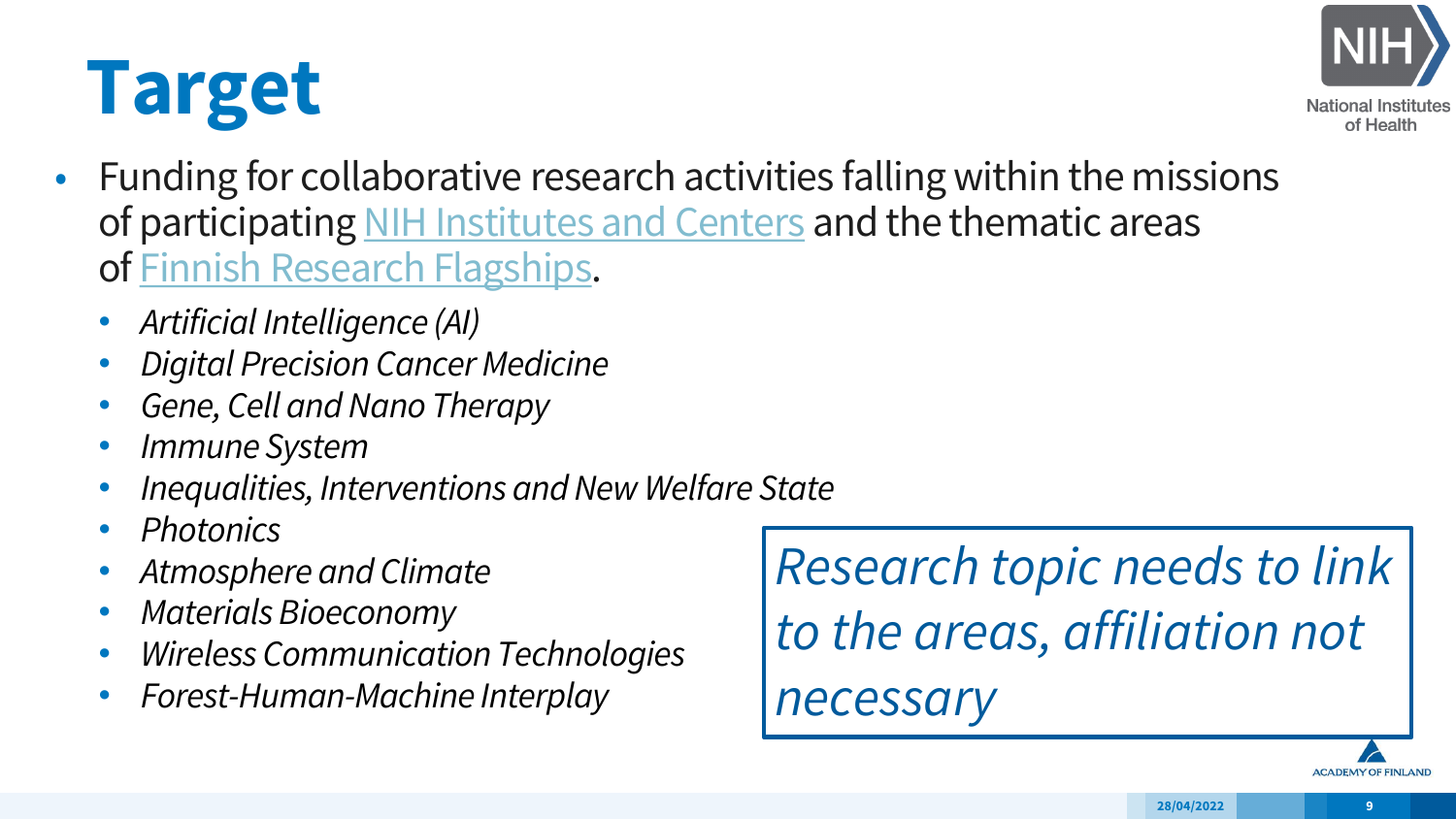# **Application procedure for PIs from Finland**



- Non-standard procedure
- Details in the call text, most recent one on our website: *Research funding*  > Calls for applications > Closed calls > <u>Academy of Finland - NIH joint call:</u> *thematic areas of the Finnish Research Flagships*

**1. Notification of Intent to Submit to the Academy**



**3. Submission of final proposal to NIH by the U.S. PI**

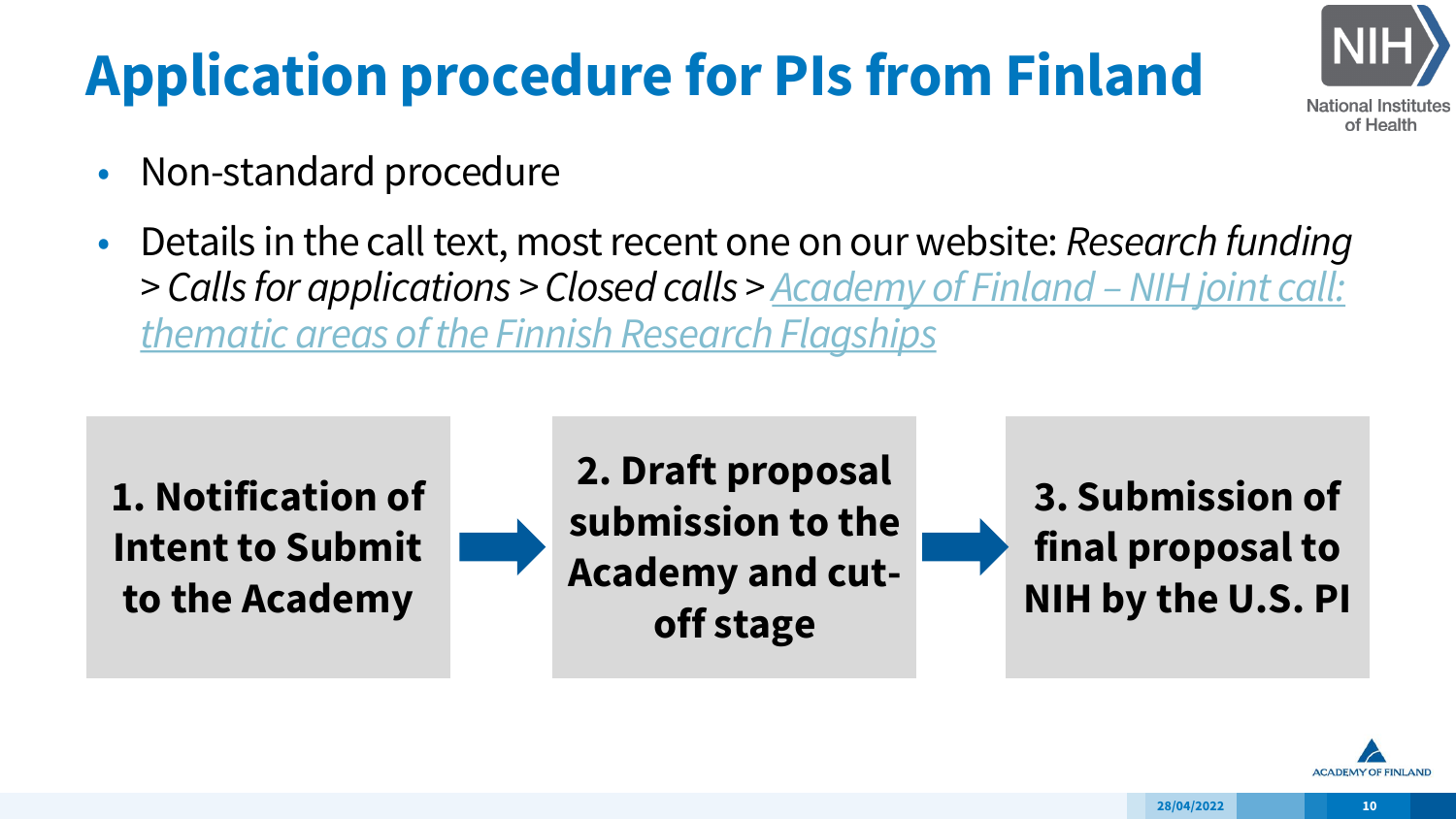## **Guidelines for U.S. PIs**



- Finnish collaborations with U.S. institutions for the NIH **Research Project Grant Program (R01)** are supported
- No specific call for proposals will be issued from NIH since NIH grant programmes are focused on scientific investigations by the best teams or researchers, many of which include international partnerships
- More info in Notice of Special Interest (NOSI): AKA-NIH Partnership Program <https://grants.nih.gov/grants/guide/notice-files/NOT-OD-21-021.html>

| <b>Activity Codes</b>                         | <b>Program Description</b> | Cycle I<br><b>Due Date</b> | Cycle II<br><b>Due Date</b> | Cycle III<br><b>Due Date</b> |
|-----------------------------------------------|----------------------------|----------------------------|-----------------------------|------------------------------|
| <b>R01</b><br>new                             | <b>Research Grants</b>     | February 5                 | June 5                      | October 5                    |
| <b>R01</b><br>renewal, resubmission, revision | <b>Research Grants</b>     | March 5                    | July 5                      | November 5                   |

https://grants.nih.gov/grants/how-to-apply-application-guide/due-dates-and-submission-policies/due-dates.htm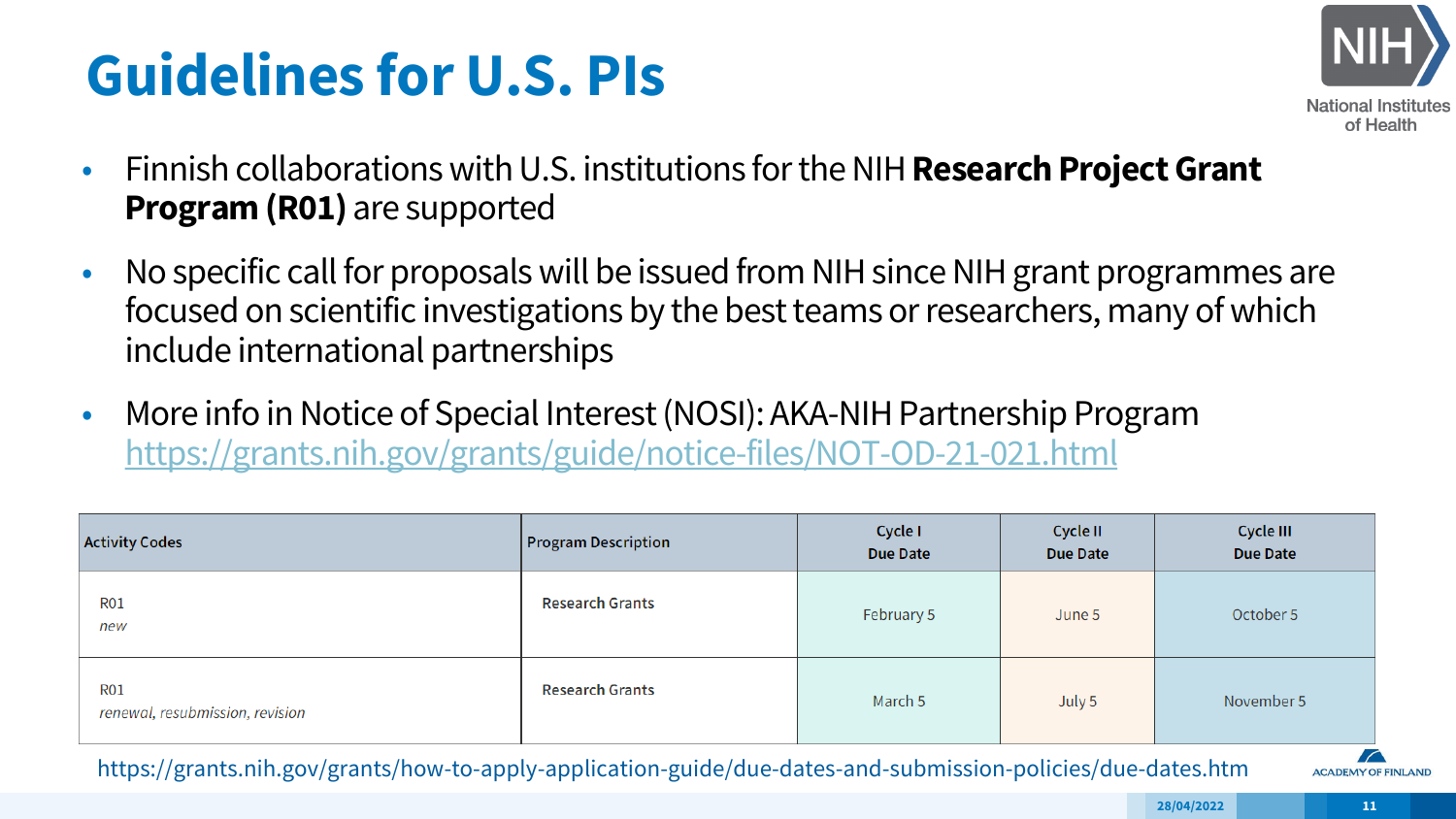### **Upcoming AKA-NIH opportunity**



• Being planned for early 2023 / NIH Cycle I 2023

| <b>Activity Codes</b>                         | <b>Program Description</b> | Cycle I<br><b>Due Date</b> | Cycle II<br><b>Due Date</b> | Cycle III<br><b>Due Date</b> |
|-----------------------------------------------|----------------------------|----------------------------|-----------------------------|------------------------------|
| <b>R01</b><br>new                             | <b>Research Grants</b>     | February 5                 |                             |                              |
| <b>R01</b><br>renewal, resubmission, revision | <b>Research Grants</b>     | March 5                    |                             |                              |

• Overall funding available for supporting Finnish sub-projects estimated to be 3 million euros

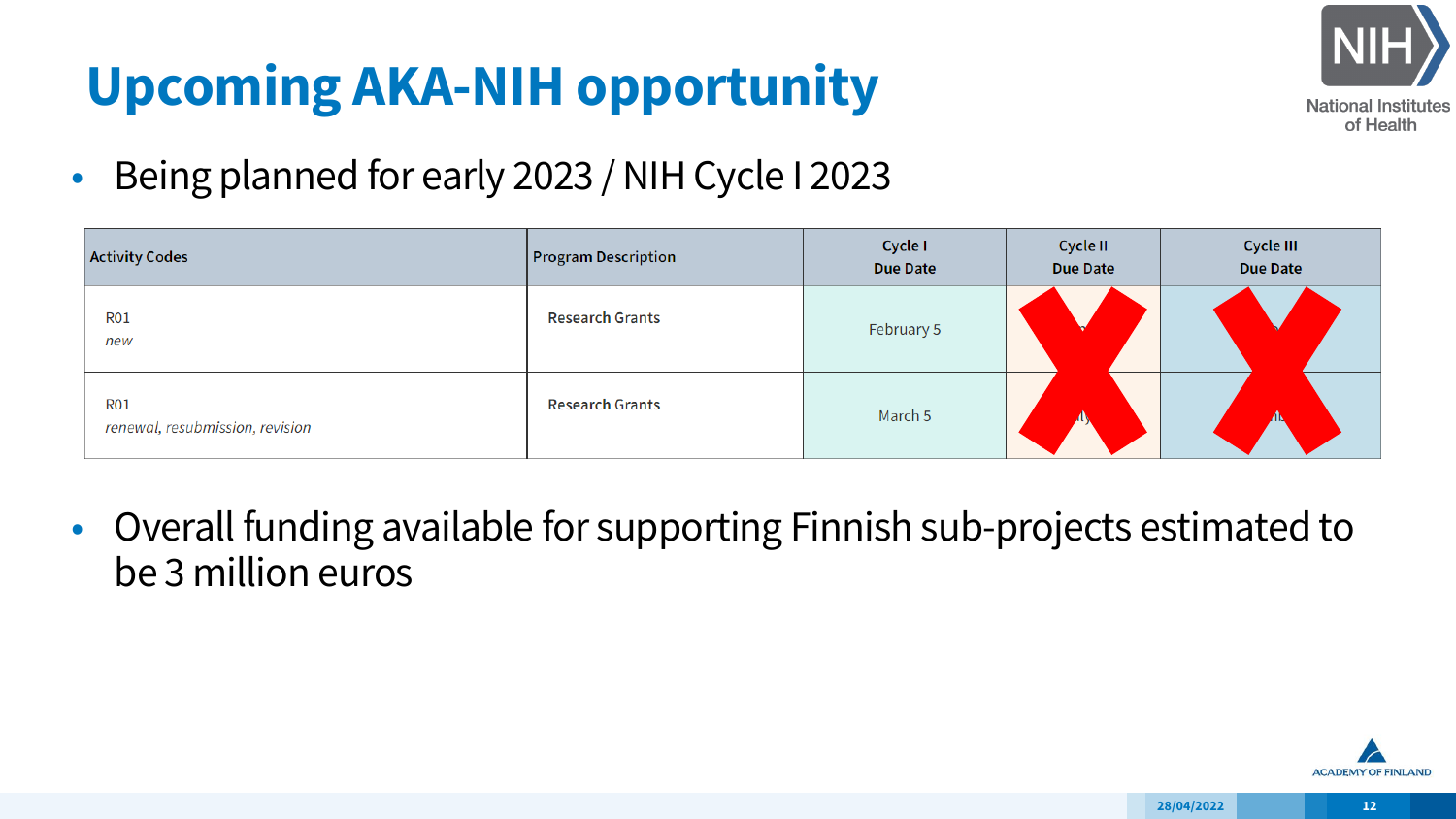#### **No active AKA-NIH opportunity**

U.S. and Finnish collaborators could consider submitting a standard grant application to an NIH parent R01 funding opportunity announcement (PA20-183, PA20-184, or PA20- [185\) with a Finnish subcontract \(see NIH website for more](https://grants.nih.gov/funding/index.htm) details).

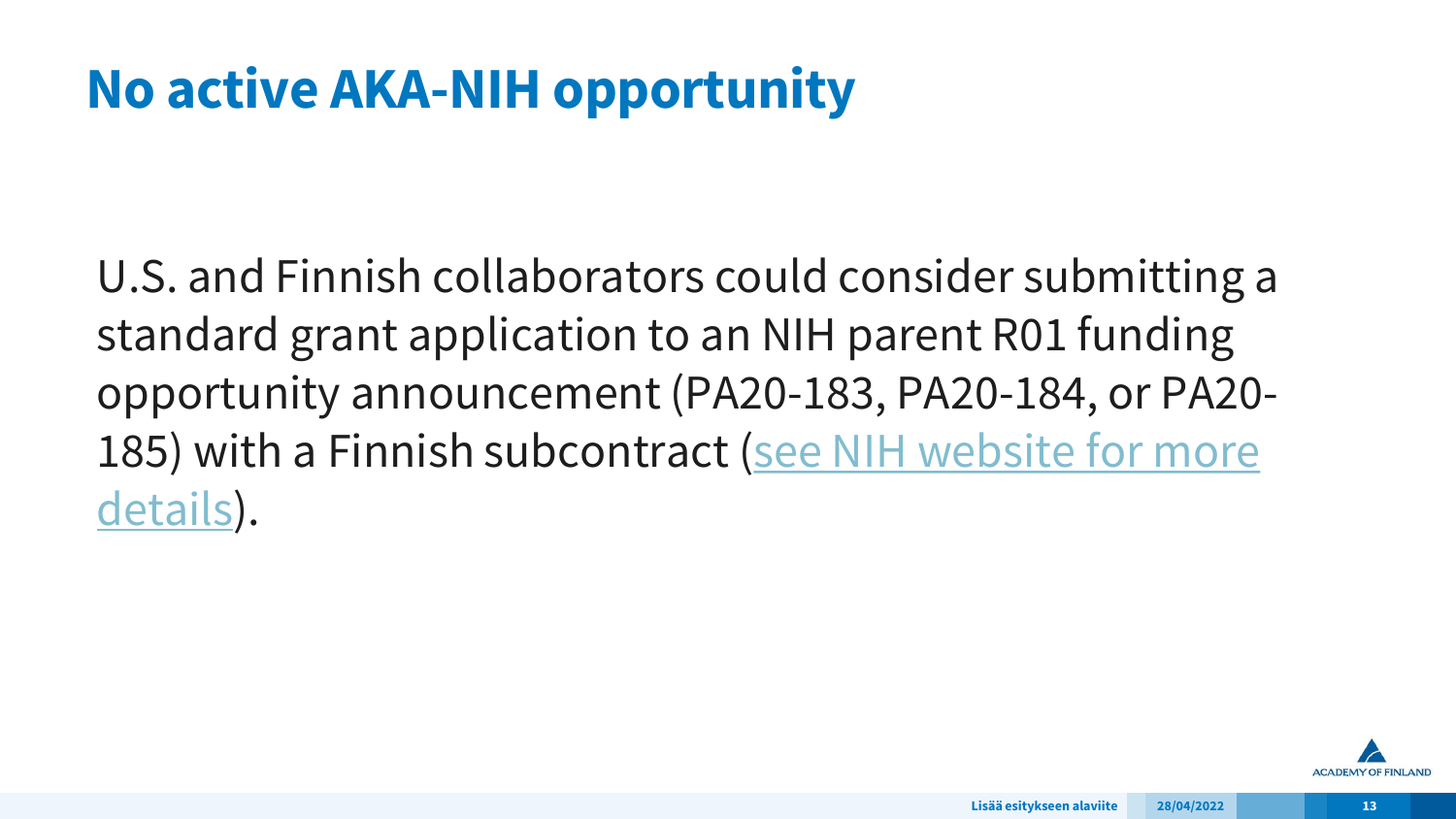

# **Funding Opportunities with NSF**





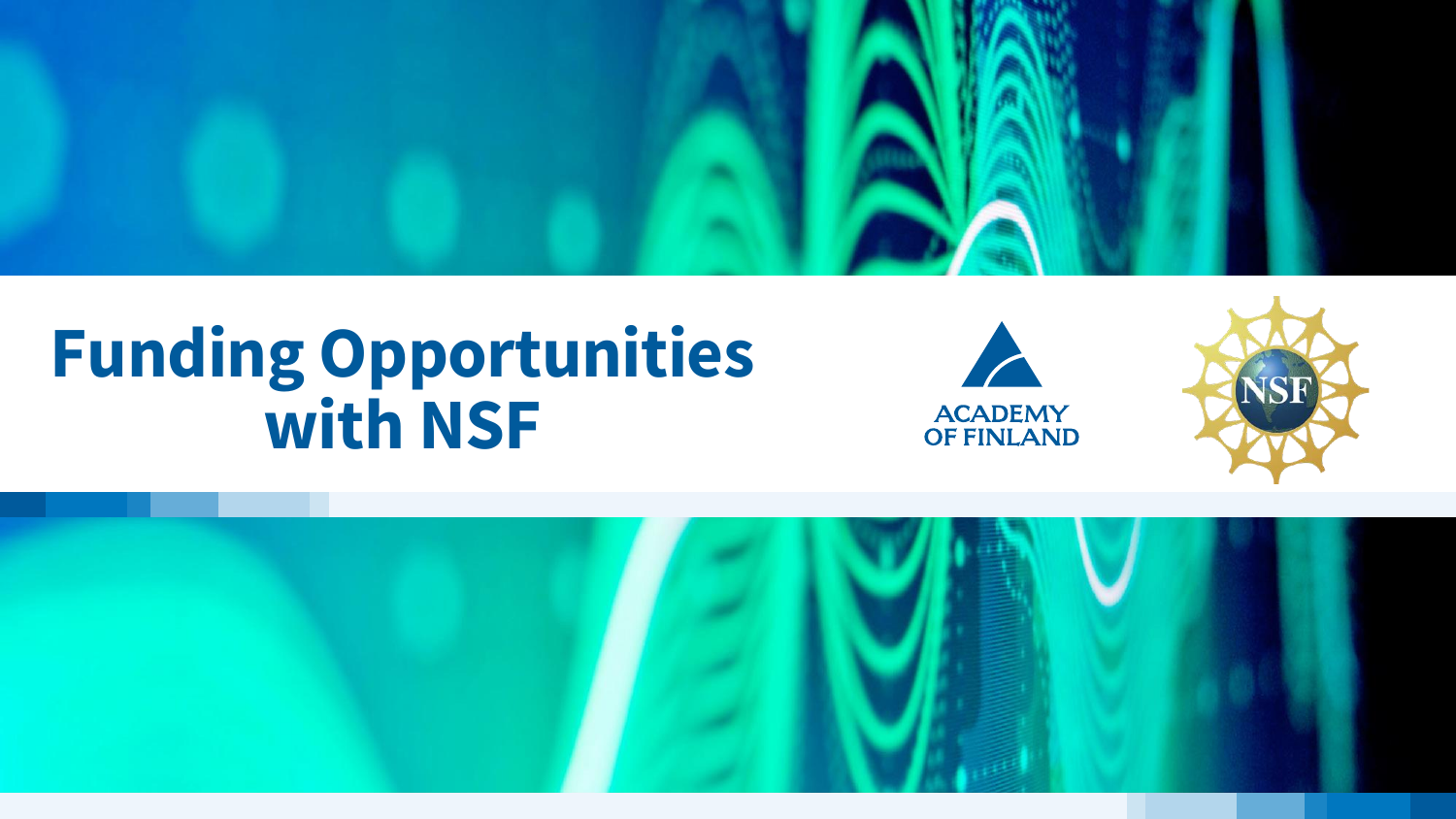# **Target**



- Proposals are accepted in areas at the intersection of core research programmes in the NSF Directorate for Computer and Information Science and Engineering (CISE) and the Academy's Research Flagships
	- Artificial Intelligence (AI)

AND/OR

• Wireless Communication Technologies

*Research topic needs to link to the areas, affiliation not necessary*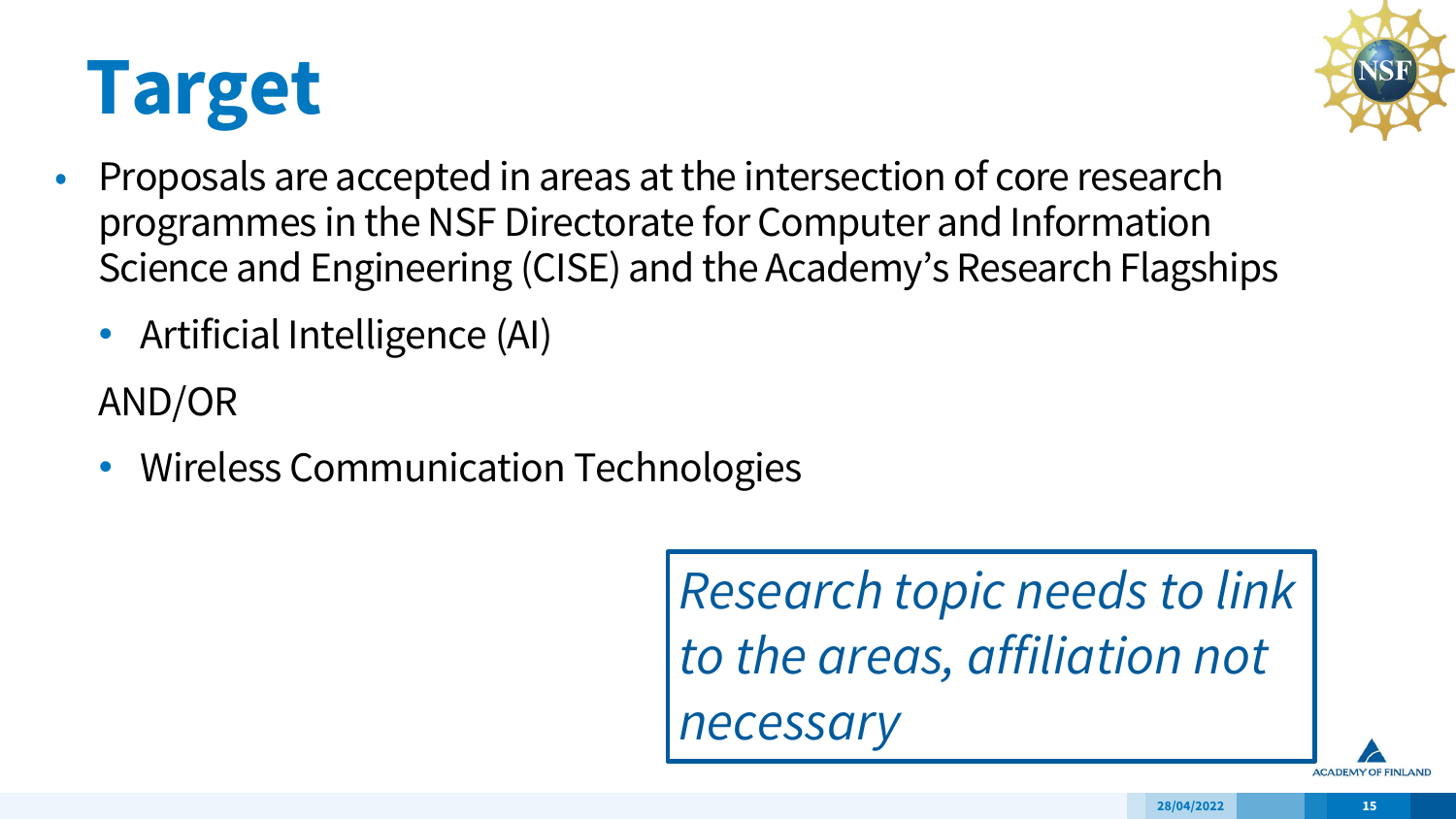# **Application procedure for PIs from Finland**



- Non-standard procedure
- Different compared to the AKA-NIH procedure
- Details in the call text, most recent one on our website: *Research funding > Calls for applications > Closed calls > Academy of Finland–NSF joint call: [artificial intelligence and/or wireless communication technologies](https://www.aka.fi/en/research-funding/apply-for-funding/calls-for-applications/apply-now2/academy-of-finlandnsf-joint-call-artificial-intelligence-andor-wireless-communication-technologies/)*



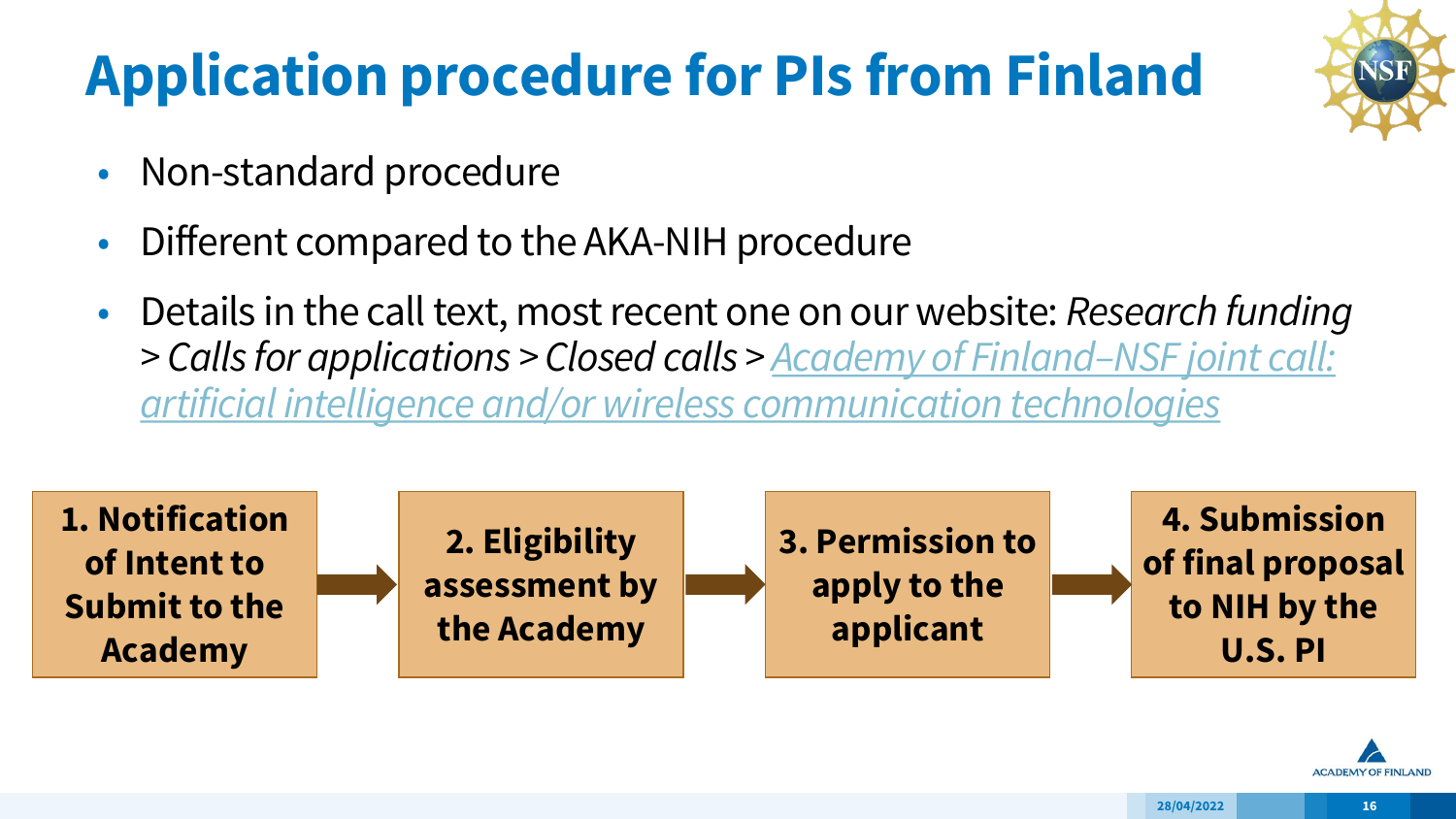## **Guidelines for U.S. PIs**



- Finnish collaborations with U.S. institutions in the NSF funding opportunity **'CISE Core Small competition'** are supported, no specific call for proposals will be issued
- Continuous call, the Academy invites NSF-AoF proposals at a certain time window
- More info in the Dear Colleague Letter: NSF-AoF Collaborative Research **Opportunities** [https://www.nsf.gov/pubs/2021/nsf21035/nsf21035.jsp?WT.mc\\_id=USNS](https://www.nsf.gov/pubs/2021/nsf21035/nsf21035.jsp?WT.mc_id=USNSF_25&WT.mc_ev=click) F\_25&WT.mc\_ev=click

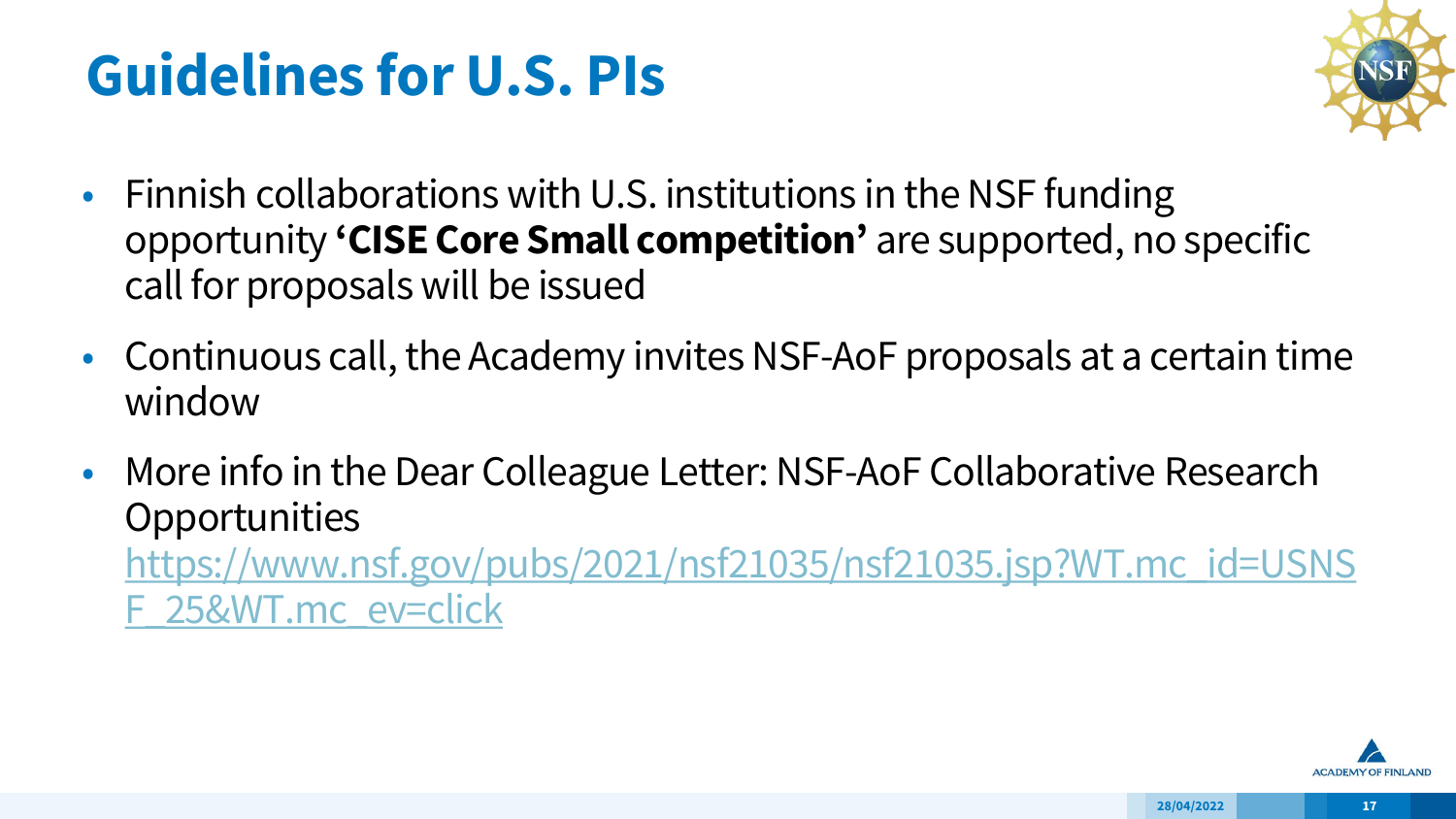#### **Upcoming NSF-AoF opportunity**



- Being planned for late 2022
- 3-month period when NSF-AoF submission are invited for the **CISE Core Small competition**

- No decision yet on how much funding is available for the Finnish subprojects by the Academy
- In the past minimum of  $E2$  million per opportunity